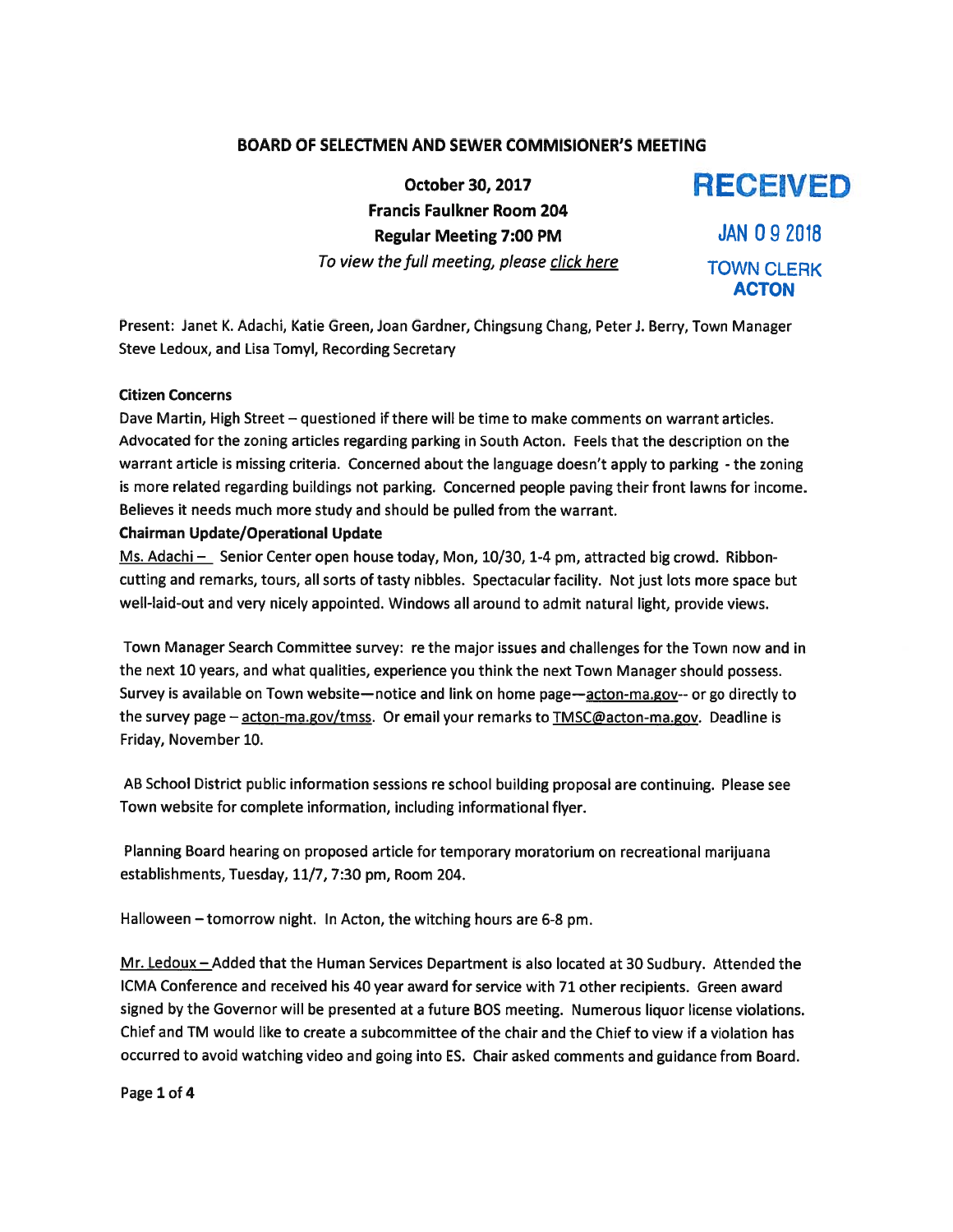### Public Hearings

7:10 PM Change in Manager, Not Your Average Joes — Ms. Adachi read the public hearing notice. Representing NYAJ is Gregg Whiting, listed on the application. Ms. Green requested more information regarding the affidavit of the arrest. Mr. Whiting gave his explanation of the incident. Mr. Berry move to deny the application, Ms. Gardner seconded. All Ayes.

#### Selectmen Business

SPSP #07/10/2009 - 422 Amendment, 107-115 Great Road - Representing the SPSP is owner Leo Bertolami. Mr. Bertolami gave <sup>a</sup> description of the proposed project which is an addition behind the building at 107 Great Road of <sup>a</sup> 2 story storage facility. Ms. Adachi questioned what is going in where the addition is going in — currently parking lot. Mr. Bertolami explained that there will be parking inside the building but believes there is ample parking for the entire site. Ms. Green asked if he has reviewed comments that were in the packet. Wanted to check about the original SPSP if the previous building has begun construction. Mr. Bertolami has poured the foundation so that it has been started. Septic is in, and working with AWD. Meeting with the DRB on Wednesday. Ms. Green moves to approve the SPSP#07/10/2009 —422 Amendment, Ms. Gardner seconded. Mr. Berry suggested <sup>a</sup> condition to consider and changes in design by the DRB are included in the decision. All Ayes.

Cross Town Connect Update — Doug Halley, Transportation Coordinator gave the board an update on CrossTown Connect. Mr. Haley gave <sup>a</sup> brief history of CTC. Scott Sedekus from CTC presented to the Board what programs are offered, what large term goals CTC is working on. S. Green commented the grea<sup>t</sup> job with the CTC — took shuttle for many years and has seen in increase in ridership. Interested in the Emergency Ride Home services — have you seen an increase in rideshares and car services — not too much, but knowing it is there is comforting as an option to encourage carpooling. Mr. Berry confused with all the different rider services — COA is specific for seniors, minute van is for seniors but allows all ages if spots open, dollar ride is for anyone. Ms. Adachi asked about <sup>a</sup> size capacity and accessibility. All shuttles excep<sup>t</sup> rail vehicle are accessible. Vans utilized are about 14-15 passenger vans.

Danny Factor — impressed as member of COD, and Green Acton wonderful transaction to see the community more green and accessible. Asked about <sup>a</sup> neighbor who had an appointment in Concord and couldn't ge<sup>t</sup> <sup>a</sup> ride, and the van was not able to accommodate him. Is there specific help that the town can do to ge<sup>t</sup> additional vans to accommodate the requests of the residents. Mr. Halley states that they have acquired an additional van and awaiting implementation for the additional service for both commuter service for the train station and for community service. Encourages people if they experience difficulty securing <sup>a</sup> ride to contact him.

Sarah Coletti Willow Street— inquired about <sup>p</sup>lanned service for employees at retail stores (in the evening) to Middlesex Community College — Mr. Halley has pu<sup>t</sup> in the request, but CTC doesn't think it has enough resources and to apply for the gran<sup>t</sup> next year.

Kathleen Sullivan <sup>117</sup> Split Rock — wondered if they are in conversation <sup>s</sup> with Insulet Corp. Scott has had an introductory meeting and encourage<sup>d</sup> them to join. If over <sup>1000</sup> employees it triggers the ride sharing program. Waiting to hear back with their decision and consider the conversation.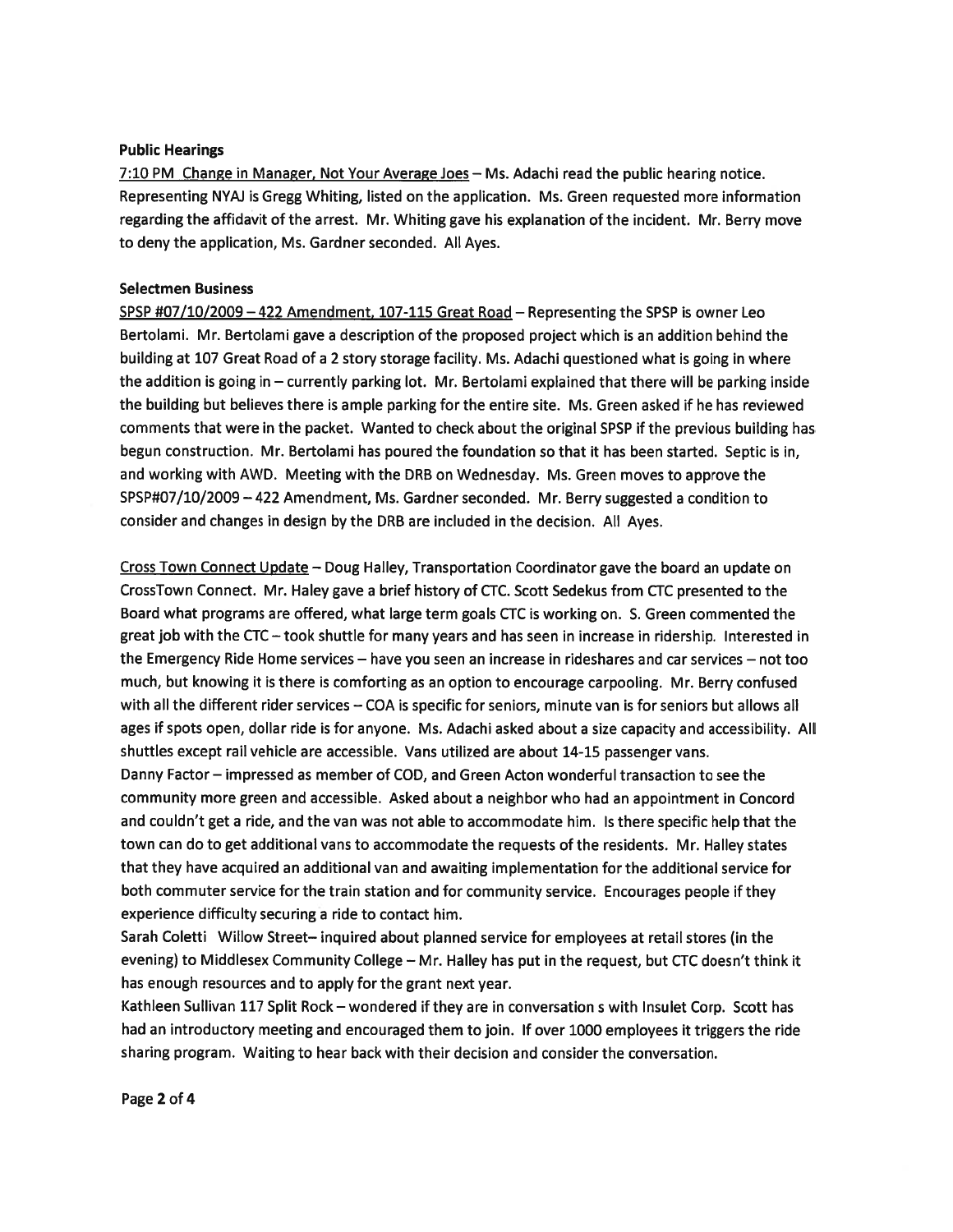David Martin, High Street — asked about the various services and where do you advertise them. — Doug explained on both the CTC network/website and the Town website.

CPA Project Application Prioritization — RHSO is <sup>a</sup> 2 year application approval for funding. 53 River Street — assurance that they are not making any pre-determination of what the site would be — Mr. Berry stated that they would work with the committee on the future design and use. Kennedy Building — the building would have the rehab — Bill Klauer talked about the historical significance with the building and that it has no accessibility availability for all 3 cemeteries. North Acton School Project — future uses for the property is unknown at this time — depends on the use of the Fish and Game property/North Acton Fire Station. Ms. Green commented that the main purpose is to save it for now.

Recreation Message Board — reques<sup>t</sup> for electronic message board similar to the one at PSF Skate Park — Boxborough is going back to CPA for funds — question if there are plans in place in case it does not pass in Boxborough. Ms. Fochtman stated that the Boxborough Recreation is putting in <sup>a</sup> \$20,000.00 reques<sup>t</sup> in <sup>a</sup> warrant article. Acton Recreation <sup>p</sup>lans on fundraising to raise the money if needed.

Mr. Berry commented that he would have no problem moving the applications forward for consideration. Ms. Adachi questioned Ms. Fochtman regarding the accessibility ramps and if ambulatory people could ge<sup>t</sup> around them — Ms. Fochtmen commented that the ramps are portable and can be set up and broken down.

Ms. Green moves to send the town applications forward to the CPC, Ms. Adachi seconded. All Ayes

Board of Selectmen Immigration Policy — Katie gave <sup>a</sup> brief overview of the town immigration policy as drafted in conjunction with the current police department policy. Mr. Berry inquired if the comment on the volunteer application regarding immigration status should remain on the application. Ms. Green commented that the Community Services Coordinator by law has to gather that immigration and residency status when filling out paperwork for fuel assistance or housing. She helps the resident fill out the paperwork and gives the original back to the resident and destroys the copy. She does not keep information on file. Feels that the question on the VCC form should be removed as well. Paul Garver, 266 High Street. Thanks that Board for working on the policy. Concerned about the word "regulation" in the policy and concerned about potential override of the policy in the future. Danny Factor, 11 Davis Road — concerned with preserving the police policy — no town should be opening the door allowing ICE to come into the community that allow the town staff to give that information up Terra Friedrichs — concerned about laws and regulations and how binding they are for <sup>a</sup> town, and having to pay for things on the internet that used to be free such as environmental aspec<sup>t</sup> information, but is being censored by the Baker administration and now people have to pay for the information. Ms. Green feels comfortable in removing the term "regulation" in section 3. Ms. Green moves to approve the Board of Selectmen Immigration Policy, Ms. Gardner seconded. All Ayes.